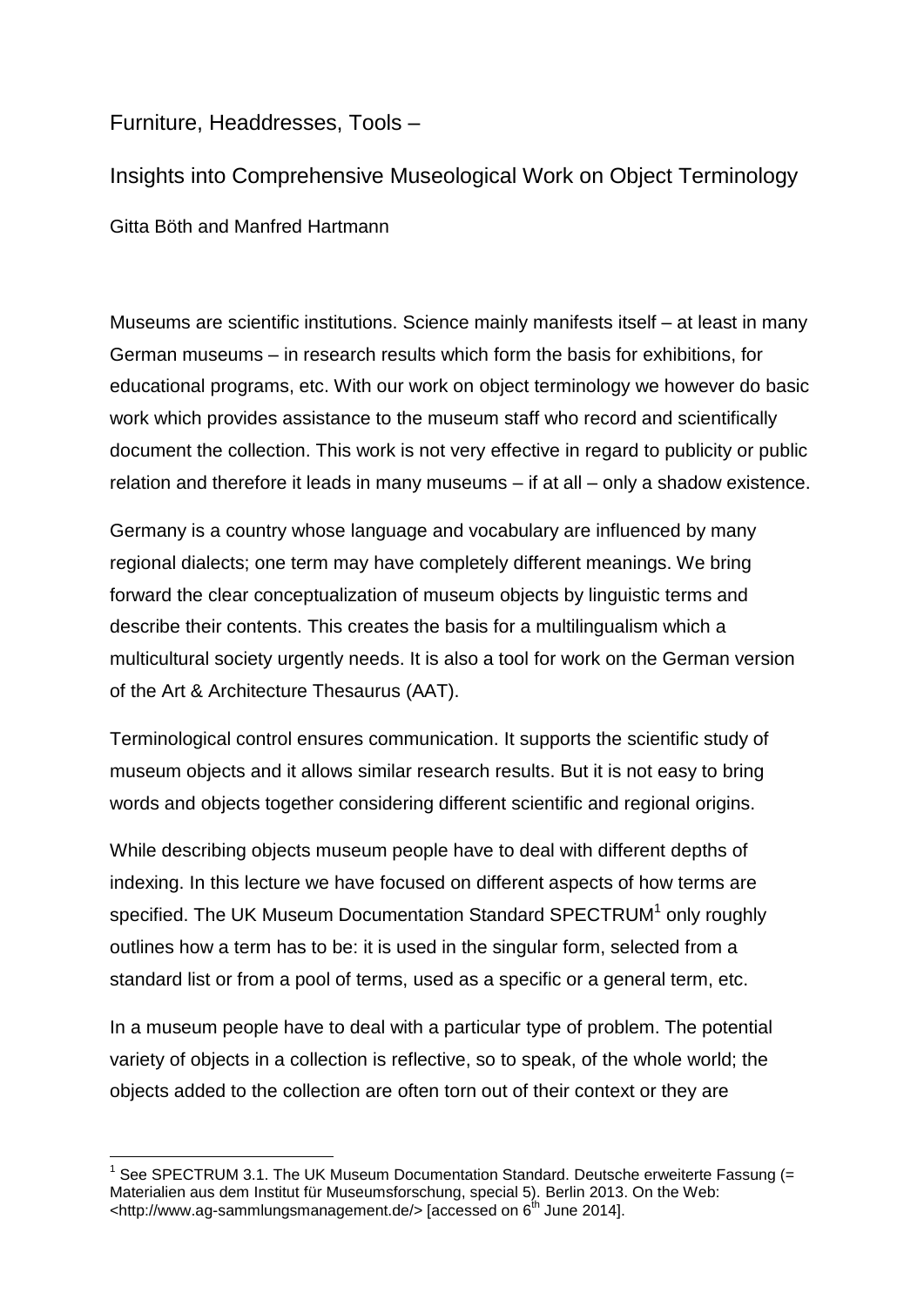incomplete (fragmented). In addition the limitation of our own knowledge increases the problem.

Beside assistance for identification we need terminological control, which means linguistic concordance of the term denominating similar objects. After the identification and description of the object it is systematically classified. All this is part of responsible scientific work on the object and safeguards the task of the museum.

Against this background the file of generic terms, in German "Oberbegriffsdatei", abbreviated OBG, was developed as a product of a kind of self-help group for users of the object documentation software HiDA. This software has been promoted by the State Office for Non-governmental Museums in Bavaria since the late 1980s / early 1990s; at the same time a working party of registrars using HiDA was established, which soon members from other German states joined.

The word generic term was taken from HiDA application. The first product provided by the working group was the so-called generic terms list for HiDA: a hierarchy of up to seven levels that could be read into the database. Definitions and illustrations still were missing.

The OBG was based on the inventory of real existing museum collections which meant that some object groups were over-represented, while others did not occur. After a general revision in which such gaps were closed the OBG file nowadays has about 4.000 descriptors.

As work progressed the OBG was gradually extended: The descriptor and the systematical classification were complemented by extended definitions which enlarged the OBG in the direction of support for easier identification.

If possible we try to classify according to the form or shape of the objects. In the OBG, for example, the descriptor is "cup" and not "coffee cup". Nevertheless we do not totally exclude the function; but it is not the first criterion of attribution.

Sometimes we have to deal with combinations which are difficult to separate. Form follows function – writing furniture for example is constructed to write on it. Form and function depend on each other. Therefore we have favored the functional term instead of a made-up word. This pragmatic approach is painful to the thesaurus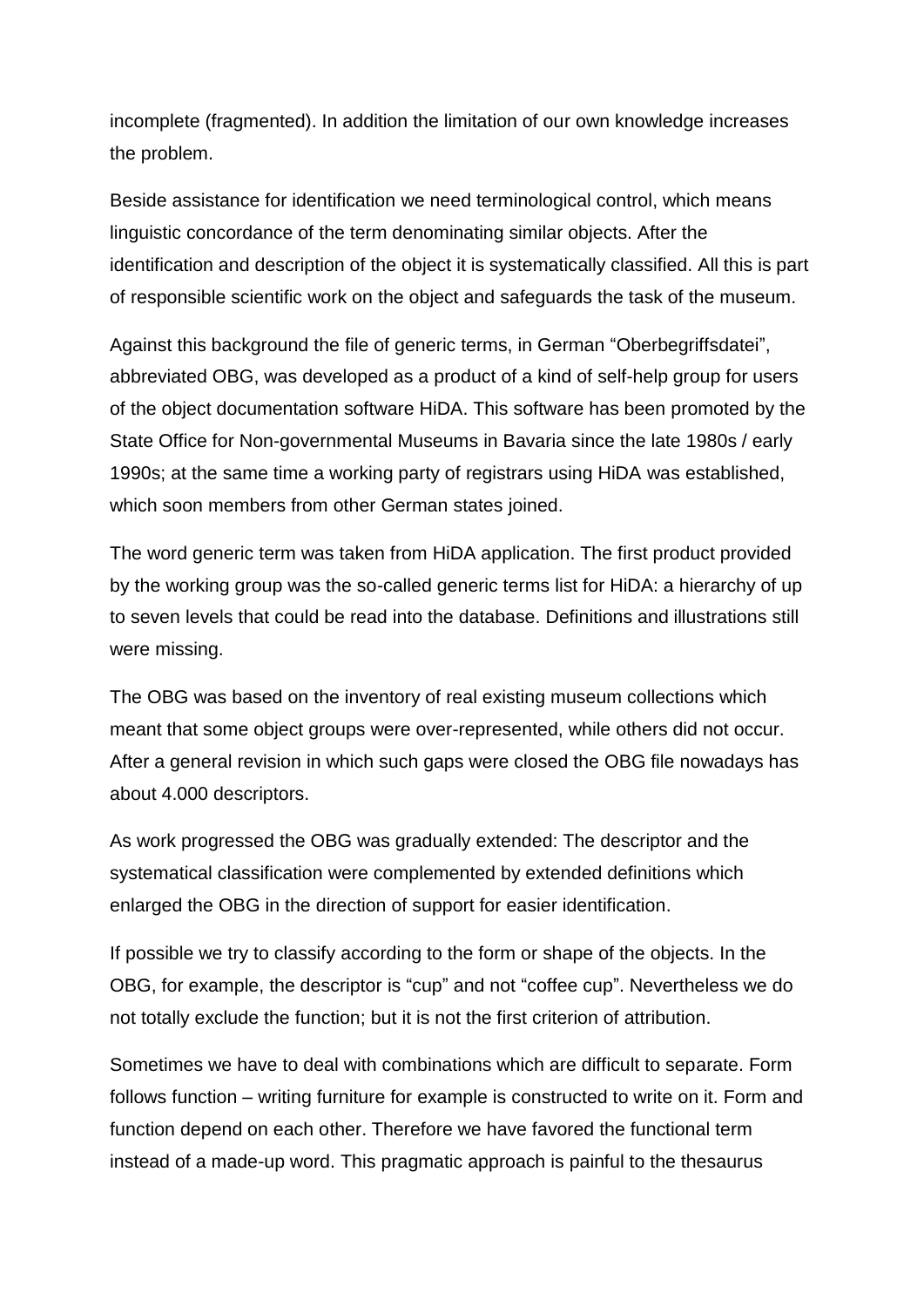specialists. But we think pragmatism is good as long as we do not disregard the actual standards of knowledge – and we put a great deal of effort into this.

The proof of the success of our approach can be seen in those currently using our system, such as the German Historic Museum in Berlin, as well as our publications: Four of them are published in form of books, concerning watches, vessels, furniture and headdresses. $<sup>2</sup>$  Another example is the thesaurus of weapons which was finished</sup> in 1996: it was distributed as typescripts and will soon be printed. Two volumes of the archaeological series "Bestimmungsbuch Archäologie" follow the example of our typologies.<sup>3</sup> The OBG file is available on the internet in addition to other thesauri, classifications, word lists, etc. $4$ 

We would like to illustrate how the hierarchical word list is expanded with a definition and synonyms, i.e. words with the same or similar meaning. Our example – the chaise longue – was taken from the typology of furniture.

An illustration is added to the text; in many cases we have made line drawings. Structural attributes or features can reveal themselves more easily in line drawings than on the basis of photographs. By the way we have also included commonly used terms that are not allowed to be used.

The data acquisition is web-based; we use the program xTree which was developed in Schleswig-Holstein. Now the vocabulary can be edited by any internet-enabled workstation; this will also facilitate the preparations for the publications of our typologies. The book has a value of its own because of the close connection between text and illustrations. Digital and analog exist in parallel.

Before we look at the current work we would like to report briefly on our OBG working group. It looks back on almost 25 years of history with changing members. Coordinator and eldest member is Viktor Pröstler, member of staff of the State Office

 2 See Viktor Pröstler: Callwey's Handbuch der Uhrentypen. Von der Armbanduhr bis zum Zappler. München 1994; Werner Endres: Gefäße und Formen. Eine Typologie für Museen und Sammlungen (= MuseumsBausteine, vol. 3). München 1996; Gitta Böth et al.: Möbel. Eine Typologie für Museen und Sammlungen (= MuseumsBausteine, vol. 8; Materialien aus dem Westfälischen Museumsamt, vol. 3). München, Berlin 2005; Gitta Böth et al.: Kopfbedeckungen. Eine Typologie für Museen und Sammlungen (= MuseumsBausteine, vol. 15; Materialien aus dem Westfälischen Museumsamt, vol. 6). Berlin 2013.

 $3^{3}$ See Ronald Heynowski: Fibeln erkennen – bestimmen – beschreiben (= Bestimmungsbuch Archäologie, vol. 1). Berlin, München 2012; Ulrike Weller: Äxte und Beile Fibeln erkennen – bestimmen – beschreiben (= Bestimmungsbuch Archäologie, vol. 2). Berlin, München 2014.

 $4$  On the Web: <http://museum.zib.de/museumsvokabular> [accessed on 6<sup>th</sup> June 2014].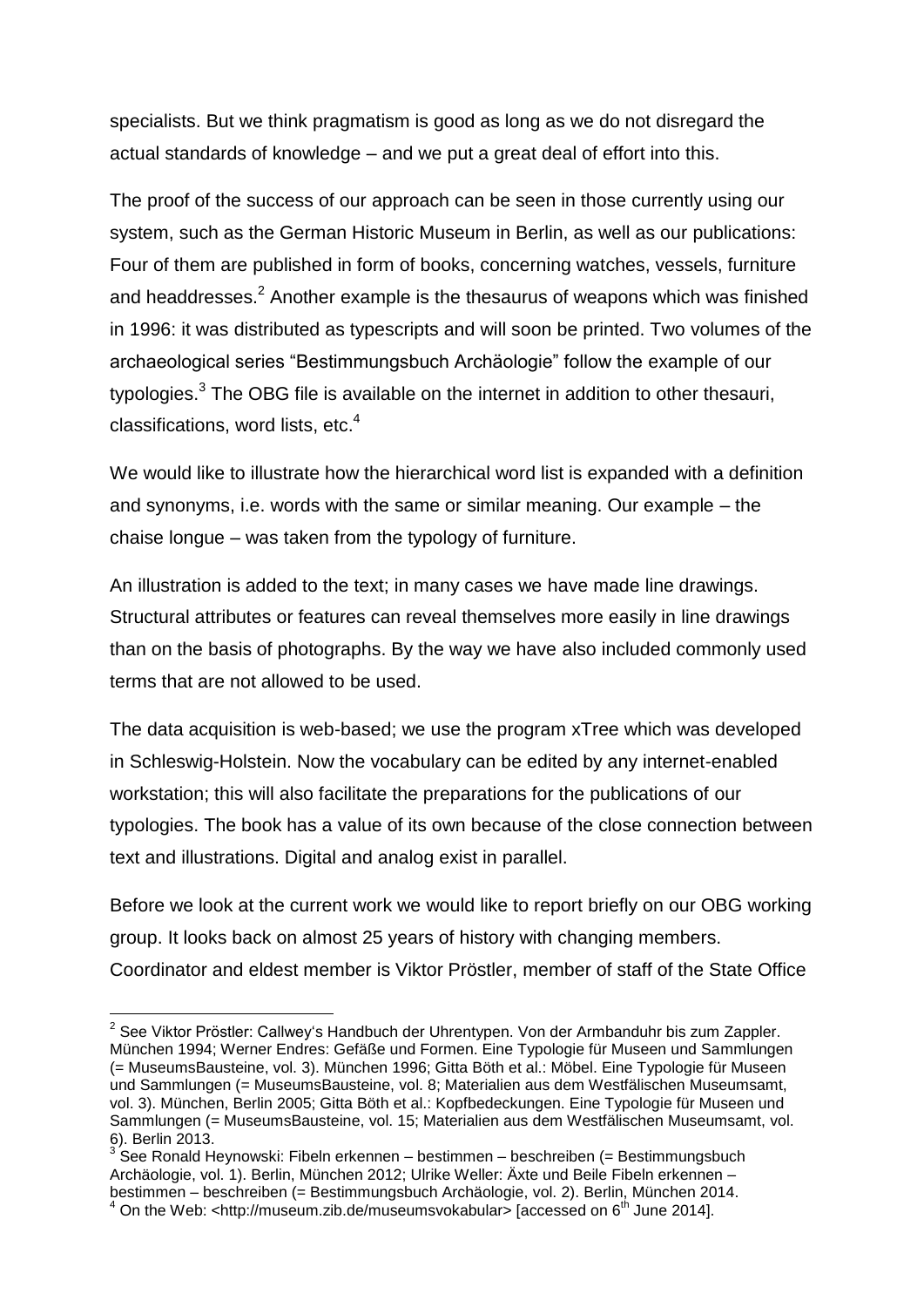for Non-governmental Museums in Bavaria which is located in Munich. Normally eight to ten people with different scientific background meet up to four times a year in various German museums.

The intense encounters in our group create a special culture of discussion. Although meetings are not always harmonious, they are always productive. We would like to exemplify this using the example of bonnets in general (Haube) and bonnets belonging to traditional costumes (Trachtenhaube). Bonnets are a topic we had to deal with while preparing our typology of headdresses. The question was whether bonnets form their own category or whether bonnets by reasons of the different forms had to be classified into the categories "hat" or "cap". Regional differences in clothing, the variety of regional or even local traditional costumes as well as the general change of significance of dress make it impossible to give a precise definition. This difficulty is impressively demonstrated by the 213 German names for bonnets enumerated by Hans-Friedrich Foltin in 1963.<sup>5</sup> After a long discussion the so-called "War of the Bonnets" ended, the OBG group decided to broach the issue and to include some basic types of bonnets under the generic term "Trachtenhaube", i.e. hoods belonging to traditional and occupational costumes.

Towards the end of the work on headdresses the OBG group had already started the development of a typology of tools. We specify the category "tool" as those tools which are operated by hand and used for working on or for processing material or objects, for repairing or finishing them. Unfortunately we could not refer to the standardization of DIN, which is the German institute of standardization. The Tools and Clamping Devices Standards Committee normalizes only on request.<sup>6</sup> The different departments are highly specialized; they see their task in promoting the interests of German tool manufacturer in the international market.

For us the elaborations of standards committees are helpful in gathering vocabulary, in compiling word lists and in recording current product names. However they do not cover the complete range of objects. We have to do our own research. We have to systematize the variety of objects and to supplement it with illustrative material for the sake of scientifically trained people as well as interested laypersons.

1

<sup>&</sup>lt;sup>5</sup> See Hans-Friedrich Foltin: Die Kopfbedeckungen und ihre Bezeichnungen im Deutschen (= Beiträge zur deutschen Philologie, vol. 26). Diss. Marburg 1961, Gießen 1963, pp. 195–198. <sup>6</sup> See DIN: Normenausschuss Werkzeuge und Spannzeuge. Wirken an den Schlüsselstellen. Berlin

<sup>2008,</sup> n. p.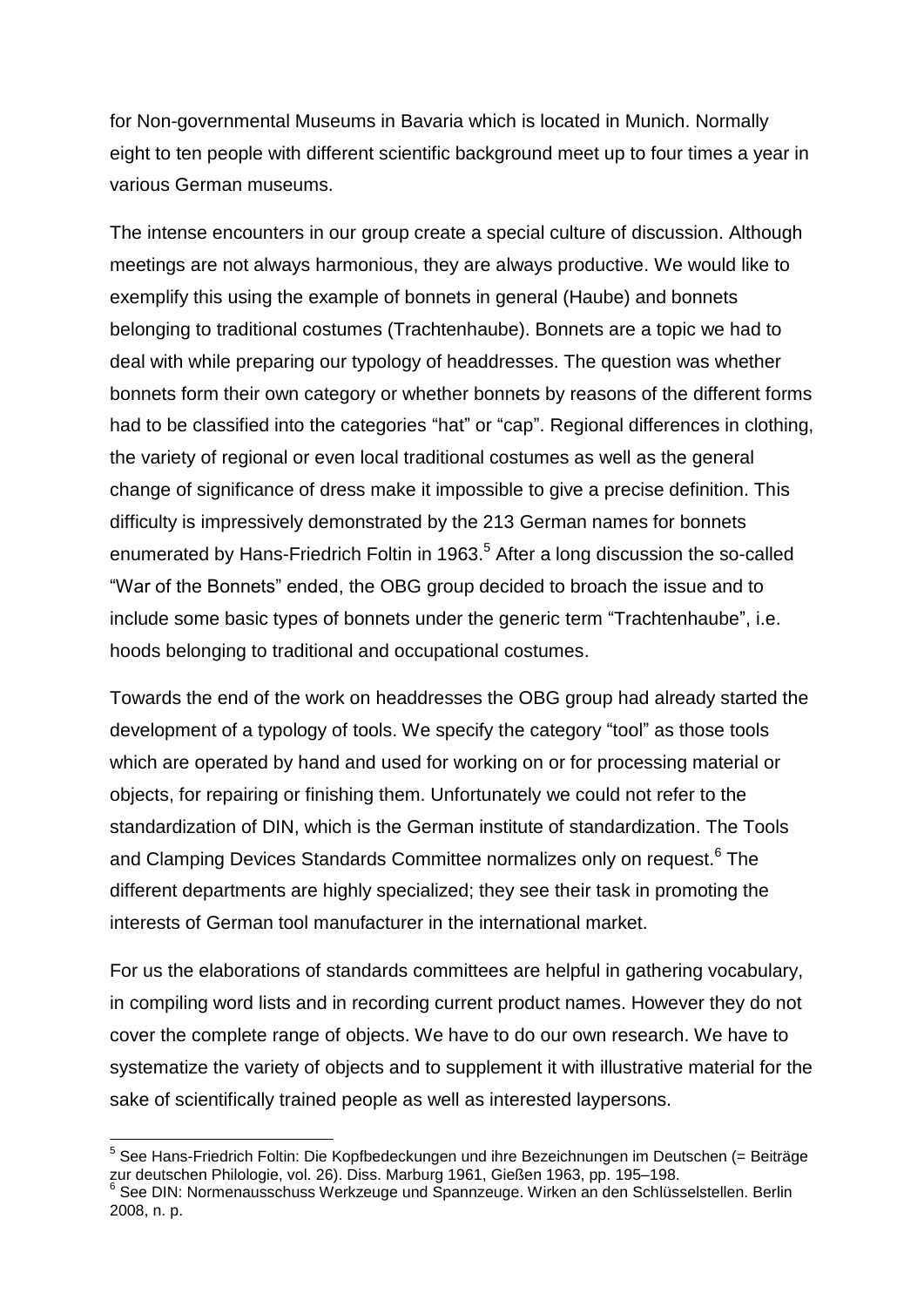We started our work on the topic "tool" as we start any research: We viewed the existing material, compiled the current stage of research as well as literature and further records. Our first aim was to establish a systematical structure which can be further developed. This will possibly result in limiting ourselves more sensibly to specific categories of tools. This is desirable because almost all of us carry out our work on the OBG only in addition to our "proper" museum work. Thus it always takes a lot of time to present results of the OBG work. For all of us concrete results are an important motivation to continue working on the typology.

The section in the OBG is headed "tool, device"; 105 terms are subordinated starting with "Abdreheisen" (trimming/turning tool) and ending with "Zubehör" (accessories). 41 of these have subdivisions which are further broken down to some extent. Some of the terms have already been defined. The existing definitions have to be examined; we have to prove whether they follow the form and whether the description gives an image of the object which allows the user to identify and classify it. We need to clarify and often have to re-define under formal aspects.

In order to obtain a broad knowledge of the wide variety of tools we evaluate the current as well as the older craft literature, such as classic template books for practice of the 19<sup>th</sup> century. Historic and current primary sources complete the study of specialist literature – therefore we also work with encyclopedias, technical journals und magazines, pattern book, sales catalogs, etc.

Generally we cannot refer to the classic German printed sources available for museum accessioning and inventory. Many books may help us to find terms and to create word lists, but they do not help us to define objects and bring them into systematical order.

Even the publications of university research into crafts cannot be used in most cases. However, the exception proves the rule. One example is the thesis of Maria-Luise Reitz.<sup>7</sup> She describes the basic equipment of a milliner, she explains individual steps of work – thus in combination with illustrations the reader gets an idea of tools, which are used for producing and garnishing hats, caps and bonnets.

\_\_\_\_\_\_\_\_\_\_\_\_\_\_\_\_\_\_\_\_\_\_\_\_\_\_\_\_\_\_\_\_\_\_\_\_\_<br><sup>7</sup> See Maria-Luise Reitz-Töller: Die Putzmacherin. Ein weibliches Handwerk (= Studien zur Volkskultur in Rheinland-Pfalz, vol. 24). Mainz 1998, pp. 48–64.